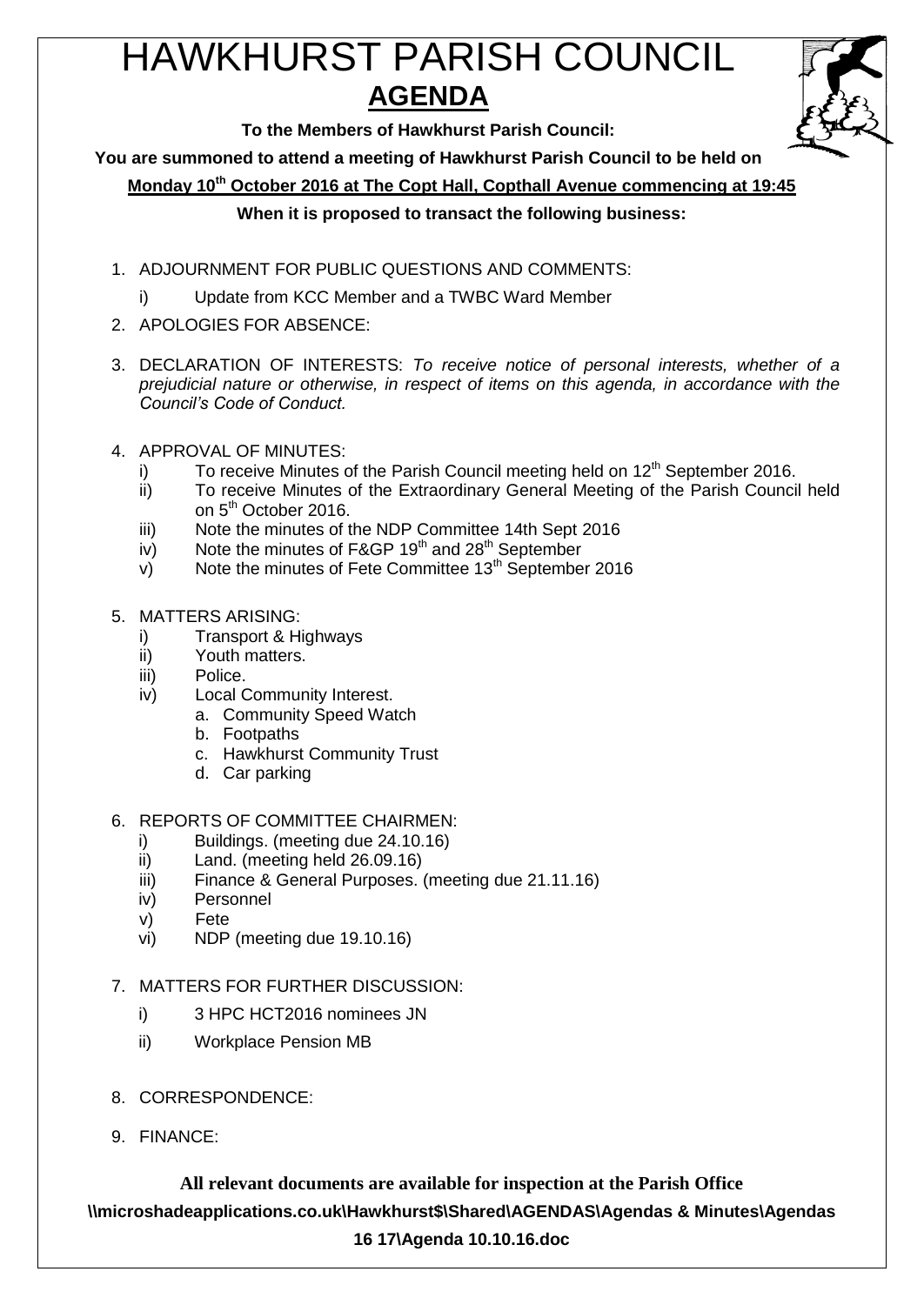10. PLANNING:

- 11. BURIAL & MEMORIAL:
- 12. NOTES & INFORMATION:
- 13. CONFIDENTIAL:

*Pursuant to section 1 (2) of the Public Bodies (Admission to Meetings) Act 1960 it is resolved that, because of the confidential nature of the business to be transacted, the public and the press leave the meeting during consideration of the following items:*

14. CLOSURE:

Nicole Godwin, Clerk to the Parish Council

#### Agenda Item 8: Correspondence

|                | Date       | From                    | Subject                                            |
|----------------|------------|-------------------------|----------------------------------------------------|
|                | Received   |                         |                                                    |
|                | 15.09.2016 | <b>KALC</b>             | Consultation on council tax referendum principles  |
| $\overline{2}$ | 15.09.2016 | Relate                  | Request for grant                                  |
| 3              | 19.09.2016 | A resident              | Speeding on Moor Hill                              |
| $\overline{4}$ | 20.09.2016 | A resident              | Concern about access to use of Copt Hall           |
| 5              | 22.09.2016 | Dandara                 | Developer - request to meet with HPC               |
| 6              | 28.09.2016 | <b>Springetts Trust</b> | 2015 accounts for Springetts and Iddenden Trusts   |
| $\overline{7}$ | 03.10.2016 | <b>KALC</b>             | East Facing Slips report contribution              |
| 8              | 03.10.2016 | A resident              | Waitrose opening hours variation. See 10.4 Item 54 |
| 9              | 04.10.2016 | Speedwatch              | CC of email to Cllr Wilkin at KCC                  |

### Agenda Item 9: Finance.

INCOME AND EXPENDITURE SEPTEMBER 2016

| Accounts for payment            | £  | 7,167.21  |
|---------------------------------|----|-----------|
| Payment received                | £  | 1,160.00  |
| <b>Net Expenditure</b>          | -£ | 6,007.21  |
| <b>Cambridge &amp; Counties</b> | £  | 75,000.00 |
| <b>Cambridge Building</b>       |    |           |
| Society                         | £  | 75,000.00 |
| <b>Lloyds Current</b>           | £  | 10,174.00 |
| <b>Lloyds Access Reserve</b>    | £  | 44,982.42 |
| <b>Petty Cash</b>               | £  | 58.41     |

9.1 Agreement to pay payments schedule.

9.2 Account reconciliation and petty cash check.

Agenda Item 10: Planning

10.1 Planning & Highways Information:

| Ref<br><b>No</b><br>љa | м | ents |
|------------------------|---|------|
|------------------------|---|------|

**All relevant documents are available for inspection at the Parish Office \\microshadeapplications.co.uk\Hawkhurst\$\Shared\AGENDAS\Agendas & Minutes\Agendas 16 17\Agenda 10.10.16.doc**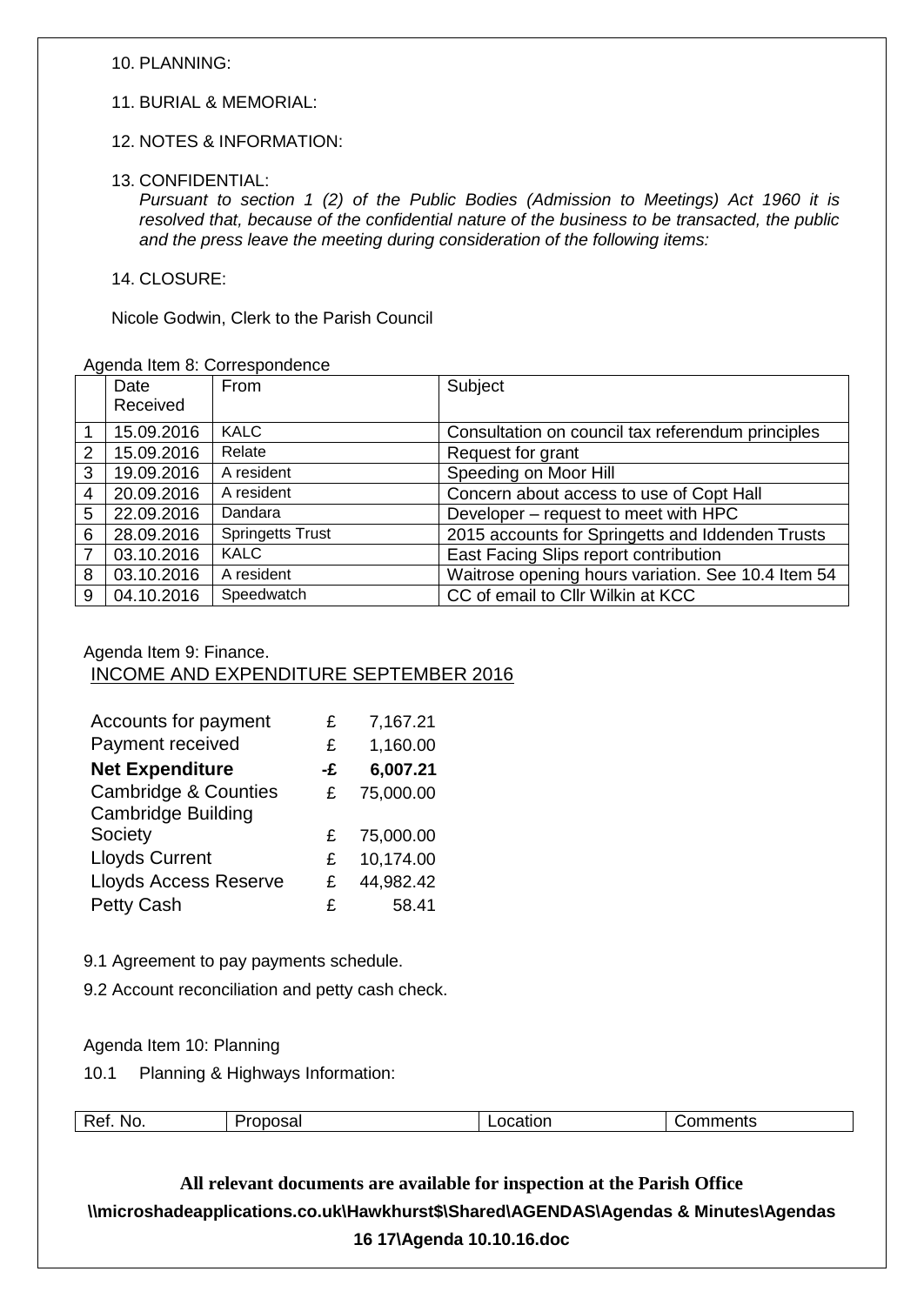| TWBC           | <b>Parking Changes Consultation</b>     | Northgrove Road car        | 30 Sep 2016 – $21^{st}$          |
|----------------|-----------------------------------------|----------------------------|----------------------------------|
|                |                                         | park from April 2017       | October 2016                     |
| <b>KCC</b>     | Highways and transportation             | Kent                       | Closes 25 <sup>th</sup> November |
|                | survey                                  |                            |                                  |
| <b>KCC</b>     | Road closure 17 <sup>th</sup> October 5 | Northgrove Road            | Closed all day                   |
|                | days for water main                     |                            |                                  |
|                | connection works                        |                            |                                  |
| <b>KCC</b>     | Road closure $2^{nd}$ Nov 3 nights      | Hastings Rd/Junction       | $21:00 - 05:00$                  |
|                | for resurfacing                         | Rd                         |                                  |
| <b>KCC</b>     | Road closure 21 <sup>st</sup> Nov 1 day | <b>Whites Lane</b>         | Closed all day                   |
|                | for BT overhead work                    |                            |                                  |
| <b>KCC</b>     | Road closure 26 <sup>th</sup> Nov 1     | Highgate Hill to The       | $19:00 - 21:00$                  |
|                | evening for torchlight                  | Moor                       |                                  |
|                | procession                              |                            |                                  |
| &<br>Salehurst | Neighbourhood Development               | <b>Parish of Salehurst</b> | $26^{th}$ Sept – $7^{th}$ Nov.   |
| Robertsbridge  | Plan pre-submission R14                 | and Robertsbridge          |                                  |
|                | <b>Notice</b>                           |                            |                                  |
| 16/502747/LBC  | Access off Slip Mill Lane               | Slip Mill, Slip Mill Lane  | Application withdrawn            |
| 15/508954/FULL | Demolition of building and              | Brook House,               | Application withdrawn            |
|                | erection of 9 dwellings                 | Cranbrook Rd               |                                  |

10.2 Planning TWBC Approved:

| Ref           | Proposal                                                                                        | Location                               | Commen<br>ts/Valid |
|---------------|-------------------------------------------------------------------------------------------------|----------------------------------------|--------------------|
| 16/05774/FUL  | Single storey timber framed rear extension                                                      | 2 Sherwood Cottages,<br>Cranbrook Road |                    |
| 16/06153/OUT  | Demolition of bungalow and replacement with<br>2 semi-detached houses.                          | Orleigh, Copthall<br>Avenue            |                    |
| 16/06062/TPO  | Work to Japanese Maple and Sycamore                                                             | Hollyshaw communal<br>garden           |                    |
| 16/06058/TPO  | Work to horse chestnut, poplar and oak                                                          | Hollyshaw Cottage,<br>Queens Road      |                    |
| 16/06320/OUT  | Demolition of community centre and<br>construction of 1 detached and 2 semi<br>detached houses. | Copt Hall, Copthall<br>Avenue          |                    |
| 16/05989/FULL | Change of land use to extend garden and<br>construction of swimming pool.                       | Updown House,<br><b>Conghurst Lane</b> |                    |

| 10.3 Planning TWBC<br>Refused: |                                                                    |                                        |                                                                                                                                                                                                                |  |  |
|--------------------------------|--------------------------------------------------------------------|----------------------------------------|----------------------------------------------------------------------------------------------------------------------------------------------------------------------------------------------------------------|--|--|
| Ref. No.                       | Proposal                                                           | Location                               | Comments/Valid                                                                                                                                                                                                 |  |  |
| 16/05854/FULL                  | Conversion of<br>outbuilding to self<br>contained<br>accommodation | 8 Plum Tree<br>Cottages,<br>Horns Road | Cramped form of development with<br>adverse impact on immediate area,<br>detracting from its setting. Poor<br>standards of amenities for future<br>occupiers, including private open space<br>and car parking. |  |  |

10.4 Planning Applications received:

| ber | <b>Num Application No</b>  | <b>Proposal</b>                                                                                                                           | <b>Location</b>          | <b>Comments</b>                                    |
|-----|----------------------------|-------------------------------------------------------------------------------------------------------------------------------------------|--------------------------|----------------------------------------------------|
|     |                            | 53 16/06304/FULL Alterations and extension of former bank Barclays Bank,<br>to create two self-contained residential High Street<br>units |                          |                                                    |
|     | 54 16/06569/FULL Variation | and<br>0f<br>$\overline{\phantom{1}}$ 11<br>TW/00/01034/FULMJ for delivery<br>opening hours                                               | 12 Waitrose,<br>and Road | Rye Opening Mon-<br>Sat granted to<br>21:00; 22:00 |

**All relevant documents are available for inspection at the Parish Office**

**\\microshadeapplications.co.uk\Hawkhurst\$\Shared\AGENDAS\Agendas & Minutes\Agendas** 

#### **16 17\Agenda 10.10.16.doc**